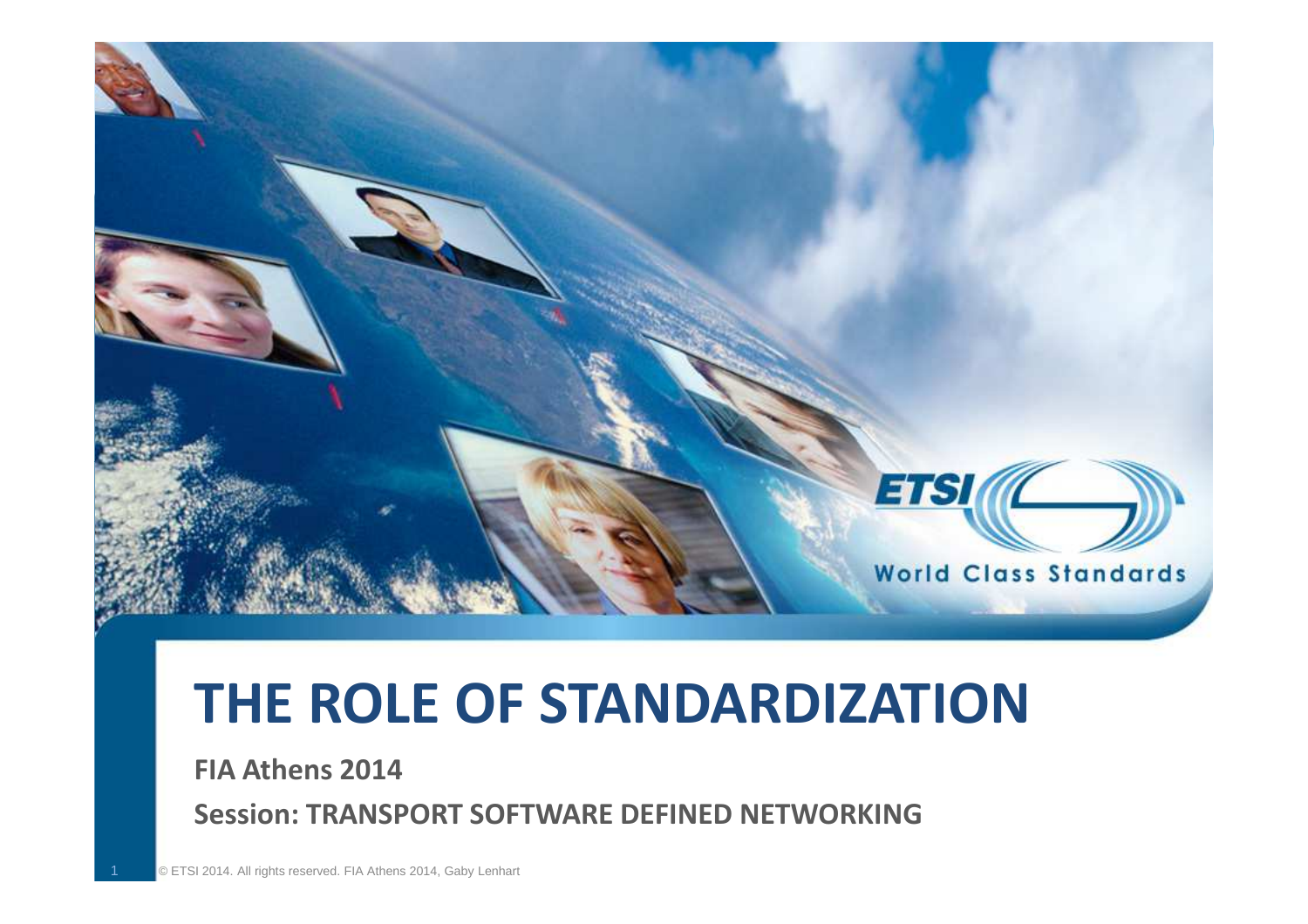# **Basic Requirements for Standards**

- **Standards must free for download to** everybody
- **O** IPR Policy defining obligations to inform users of standards about Essential IPRs
- **G** FRAND IPR policy is strongly recommended
	- •**F**air
	- •**R**easonable
	- •**A**nd
	- •**N**on-

2

•**D**iscriminatory

### details in SR 000 314



**ETSI**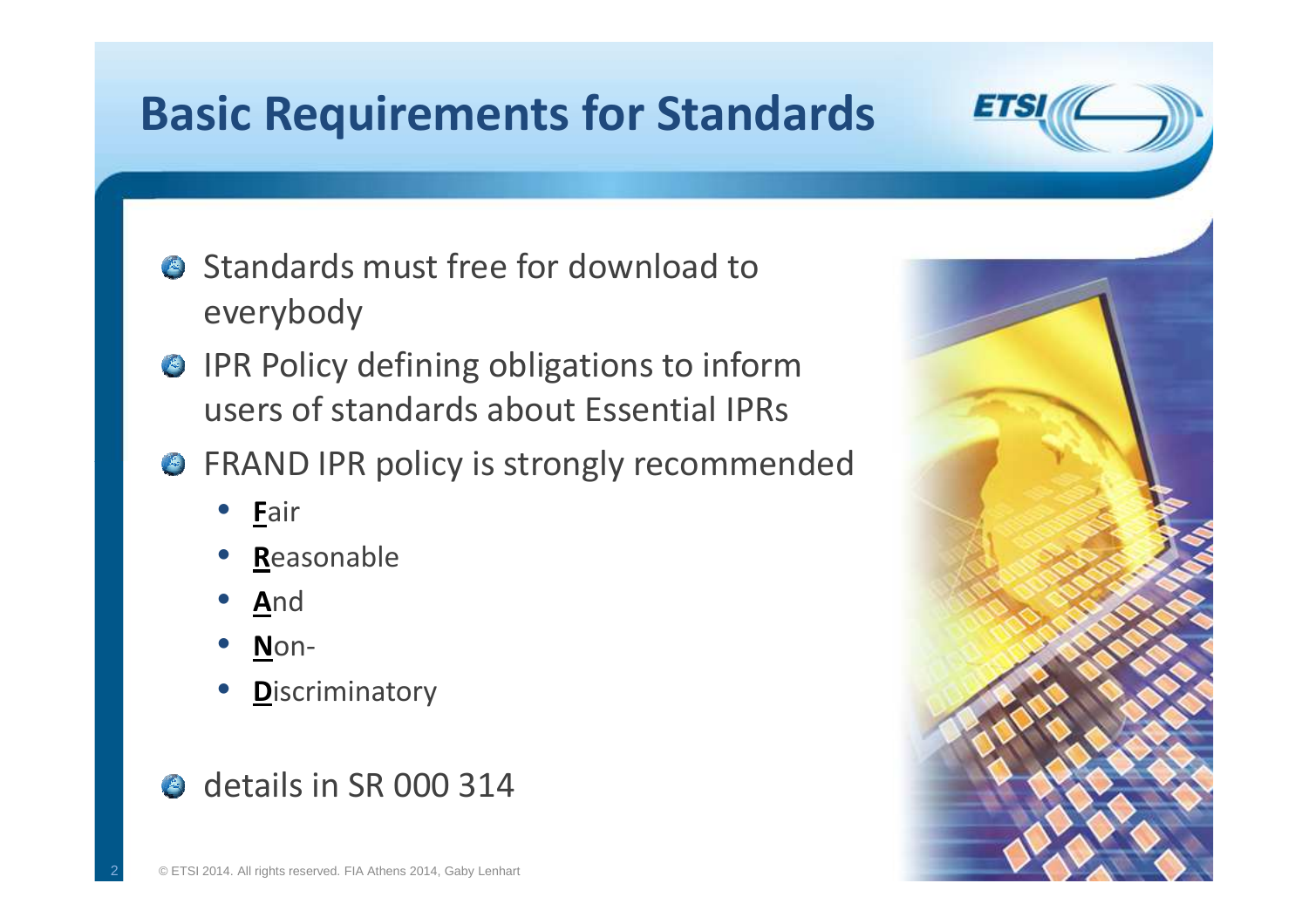# **Why Standardization Matters**

- Standardization contributes to consumer  $\frac{d}{dx}$ confidence
- **A** Standardization lowers the burden of evolution and maintenance, supported by industry
- **Products are commercialized faster by** 
	- •Exploiting already existing research results
	- •discovering and feeding back technical issues into research
	- •avoiding full manufacturing of interim development steps
- **Standardization focuses investment into research** for certain issues
- **Standardization improves technologies and** products through multiple feed-back
- **Products reach global markets**
- Standardization ensures interoperability
- Standardization ensures backward compatibility

3



**ETS**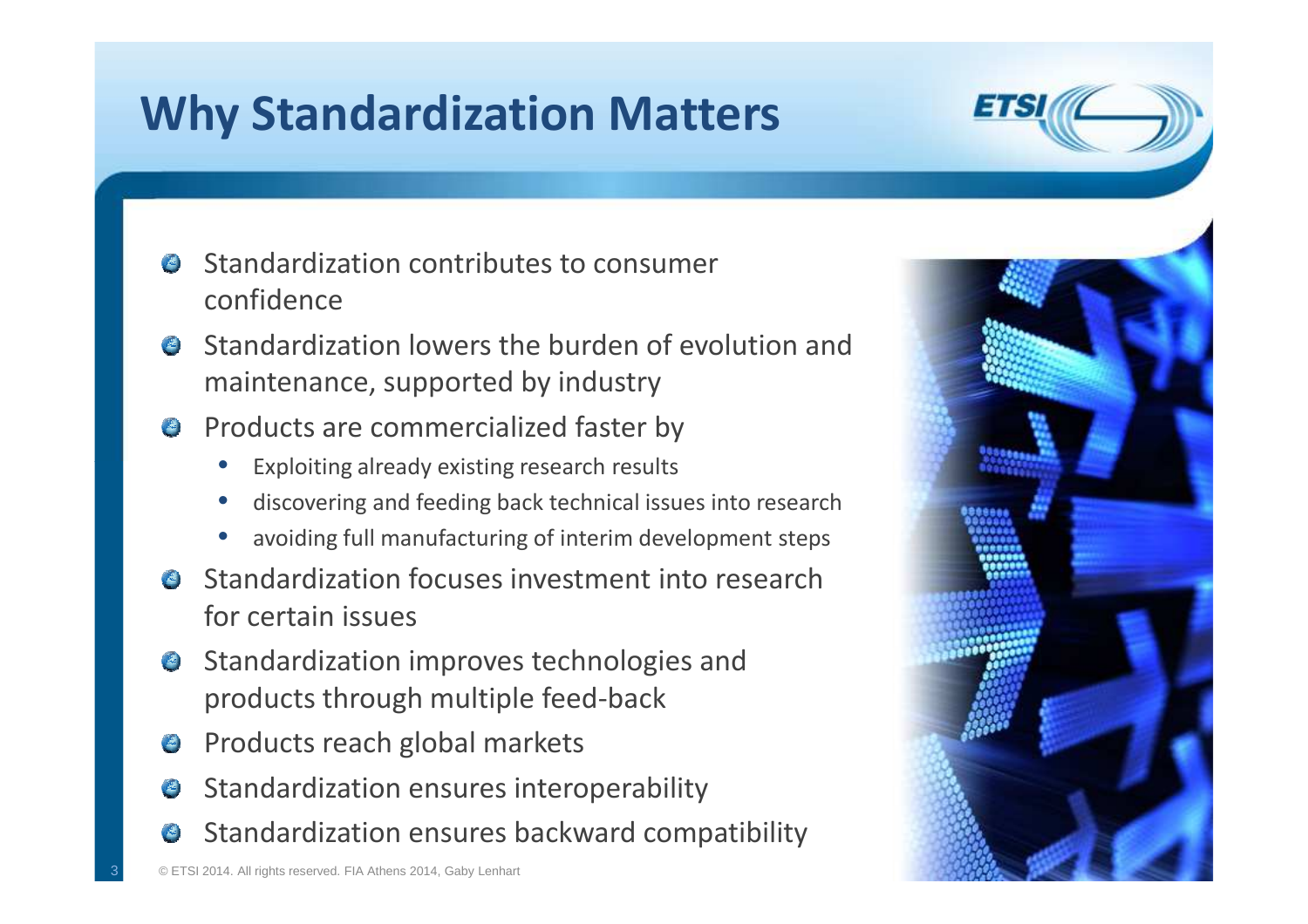### **SDN and NFV, possible solutions**



#### v**(SDN)Software Defined Networking**

- **Approach to networking where control is decoupled** from **hardware** and given to a **software application** called a **controller.**
- **Allow network engineers and** administrators to **dynamically configure networks remotely** from a **central control** point
- $\blacksquare$  Reduces the need for physical intervention in the network
- **Reduces delay and cost on intervention**

(NFV) **Network Functions Virtualisation** 

- **Decouples** the **network functions**, such as network address translation (NAT), firewalling, domain name service (DNS), caching, etc., from **proprietary hardware** appliances,
- **Network functions** run as **software** installed on **high-volume service, switch and storage hardware**
- Reduces need for dedicated (expensive) hardware, and the operating costs
- **Networks are more agile and responsive**

#### **SDN with NFV**

NFV and SDN are highly complementary, they are mutually beneficial but not dependent upon each other (NFV can be deployed without SDN and vice-versa)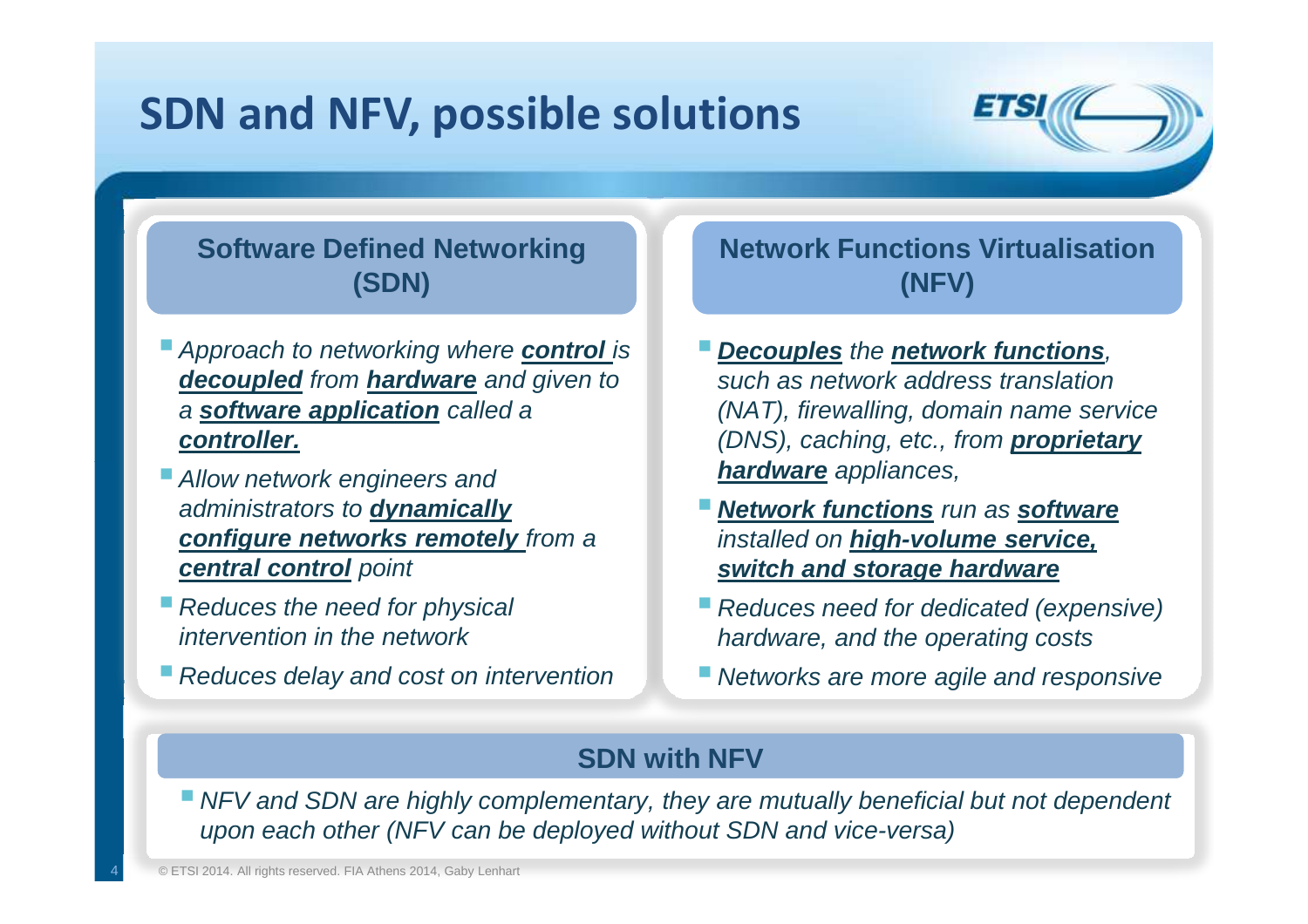# **SDN in ETSI NTECH/AFI**



GANA (Generic Autonomic Network Architecture) reference modelETSI GS AFI 002

- New Work Item to analyze the impact of new and emerging technologies on the GANA reference model
- **8** Instantiations
- $\bullet$  propose resulting enhancements and/or modifications
- considered technologies comprise (but is not limited to)
	- Cloud computing/networking
	- •Network Function Virtualization (NFV)
	- Software Defined Network (SDN)
	- •converged management of fixed and mobile networks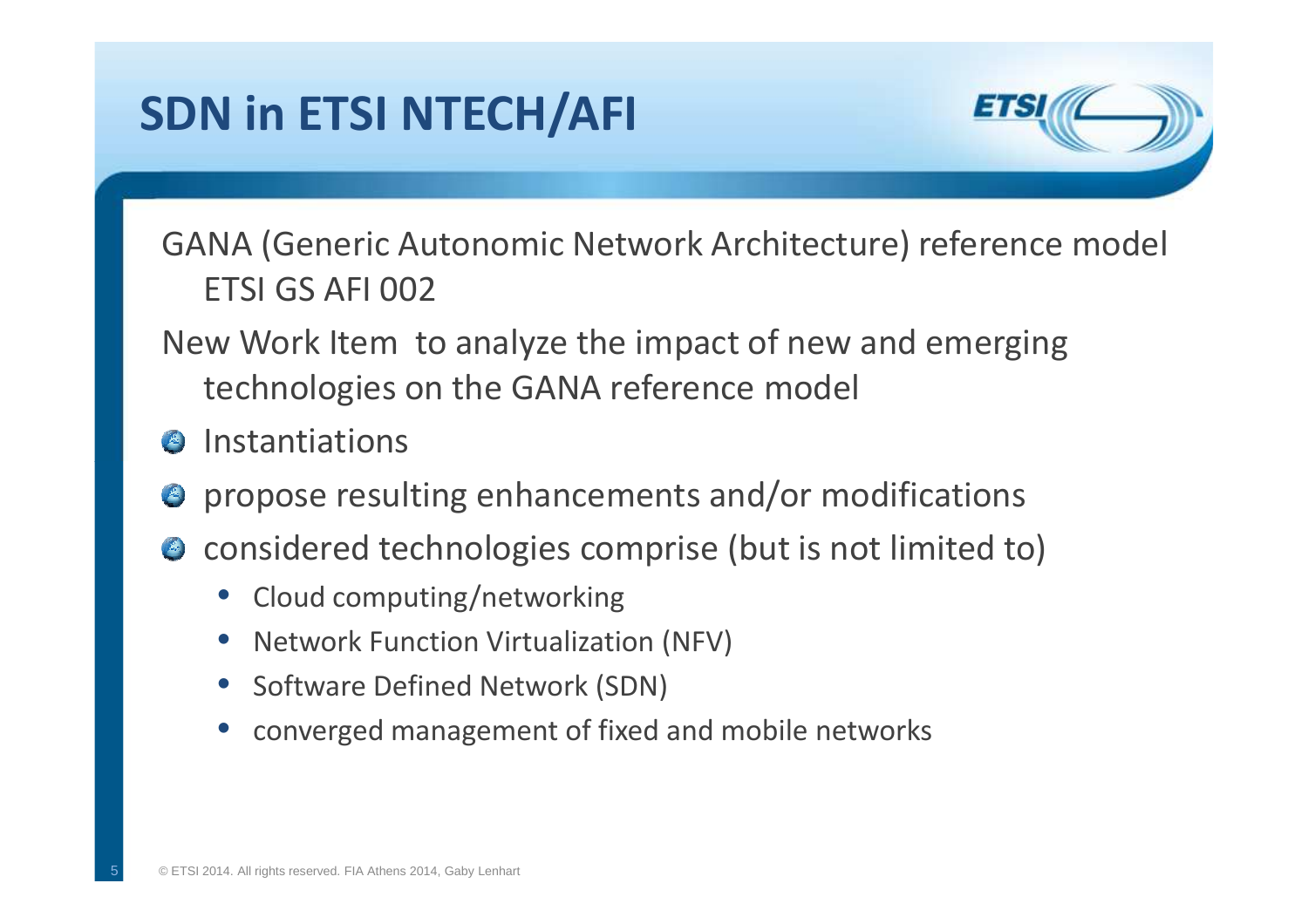### **SDN in GANA**



Network-Level-DEs of the GANA Knowledge Plane (with inter-DE Coordination Functions)

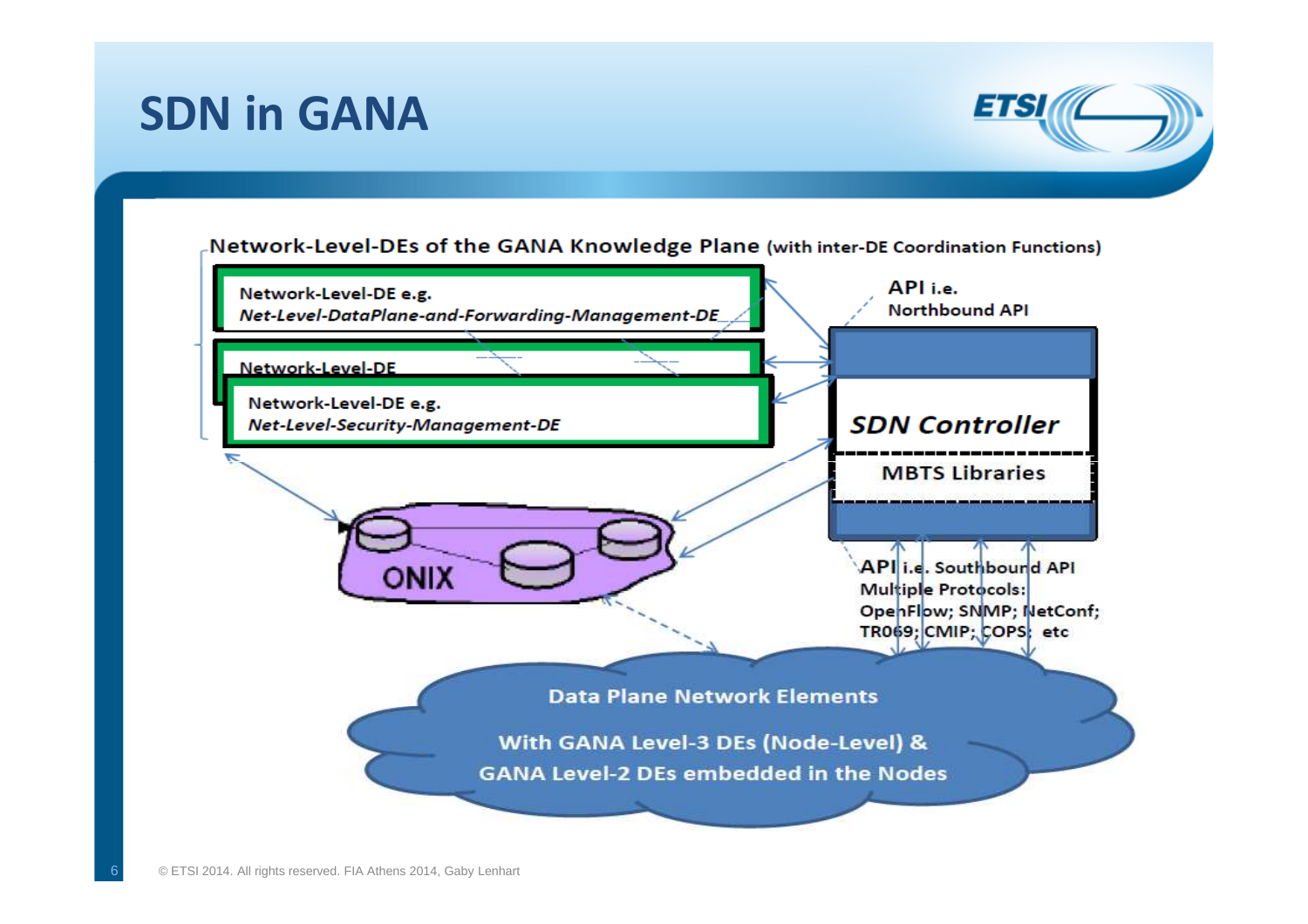# **Future SDN Topics for Standardization**3<sup>rd</sup> ETSI workshop on Future Network Technologies, 2013 identified needs for:**•** standardized integration of virtualisation and programmability methods for use and operation on all connectivity, storage and processing resources under new autonomic management interacting with control systems for provisioning of ondemand networking services and applicationswhat are and how to create the conditions for continuous updating and changing of networking functions without

- reinventing architectural aspects and related components (e.g. Softwarization of Future Networks and Services)
- Ref. 3rs ETSI workshop on Future Network Technologies, eProceedings 2013, ISBN 979-10-92620-00-9, editors Galis A., Lenhart G.